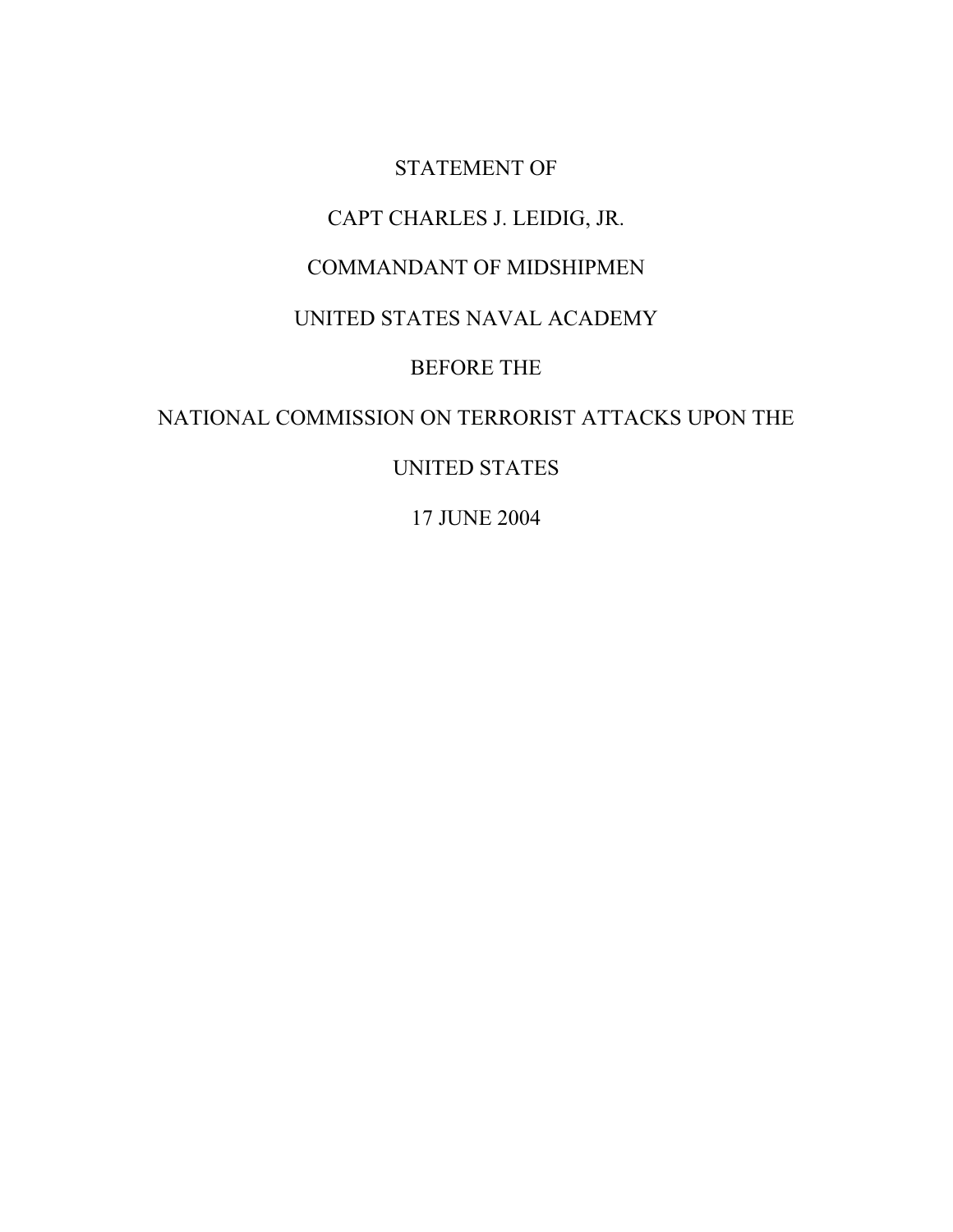Approximately two months prior to 11 September 2001, I assumed duties as the Deputy for Command Center Operations in the J3 Directorate of the Joint Staff. In this role, I was responsible for the maintenance, operation, and training of watch teams for the National Military Command Center (NMCC). Further, I qualified in August 2001 to stand watch as the Deputy Director for Operations in the NMCC.

On 10 September 2001, Brigadier General Winfield, U. S. Army, asked that I stand a portion of his duty as Deputy Director for Operations, NMCC, on the following day. I agreed and relieved Brigadier General Winfield at 0830 on 11 September 2001.

Shortly after assuming duty, I received the first report of a plane's striking the World Trade Center. Some time after, I learned of the second plane's collision with the World Trace Center. In response to these events, I convened a Significant Event Conference, which was subsequently upgraded to an Air Threat Conference. During the Air Threat Conference, Brigadier General Winfield relieved me and reassumed duties as Deputy Director for Operations for the National Military Command Center.